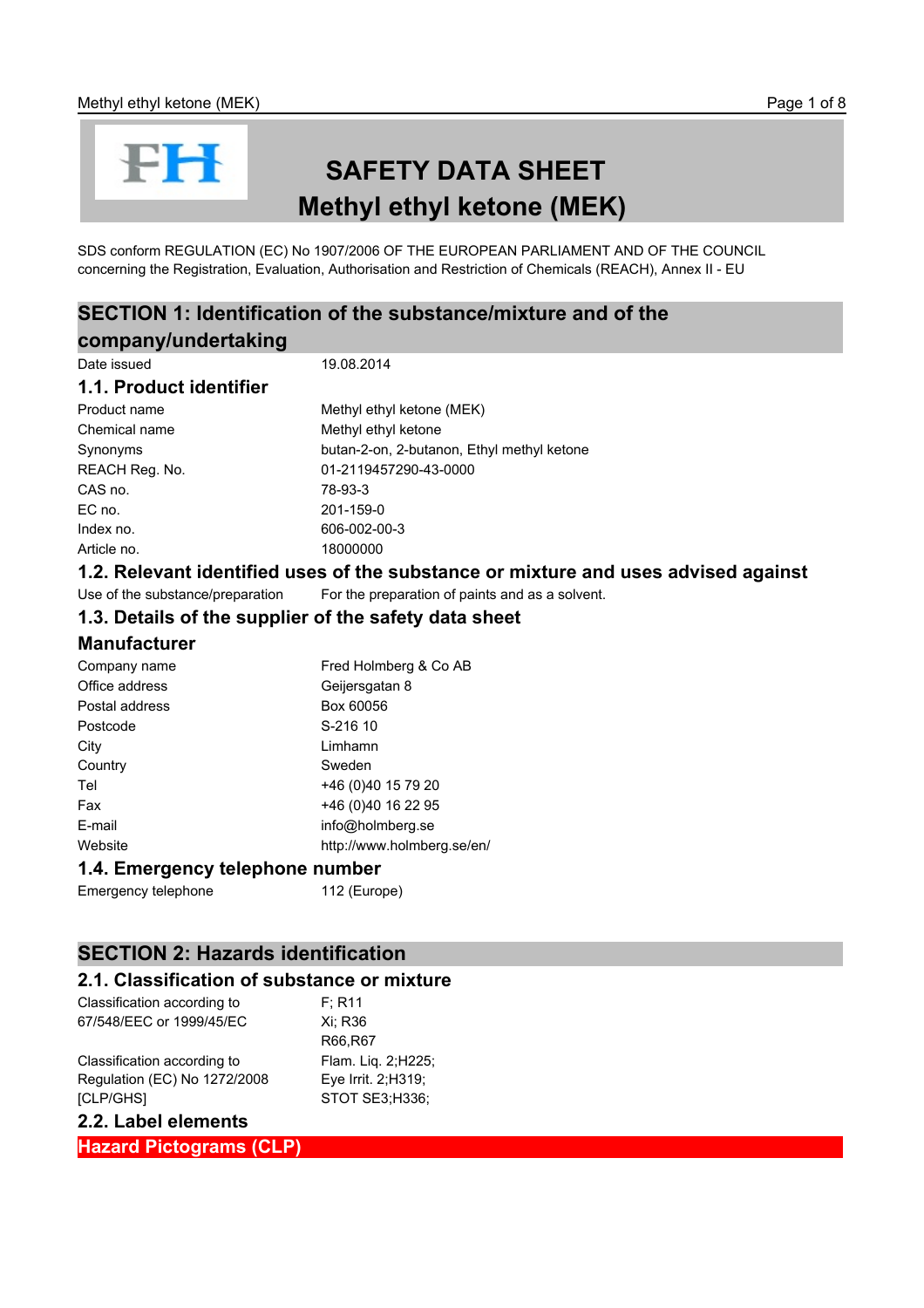| Signal word                    | Danger                                                                                                                           |
|--------------------------------|----------------------------------------------------------------------------------------------------------------------------------|
| <b>Hazard statements</b>       | H225 Highly flammable liquid and vapour.                                                                                         |
|                                | H319 Causes serious eye irritation.                                                                                              |
|                                | H336 May cause drowsiness or dizziness.                                                                                          |
| Precautionary statements       | P210 Keep away from heat/sparks/open flames/hot surfaces. - No smoking.                                                          |
|                                | P233 Keep container tightly closed.                                                                                              |
|                                | P243 Take precautionary measures against static discharge.                                                                       |
|                                | P280 Wear protective gloves/protective clothing/eye protection/face protection.                                                  |
|                                | P301 + P310 IF SWALLOWED: Immediately call a POISON CENTER or                                                                    |
|                                | doctor/physician.                                                                                                                |
|                                | P303 + P361 + P353 IF ON SKIN (or hair): Remove/Take off immediately all<br>contaminated clothing. Rinse skin with water/shower. |
|                                | P305 + P351 + P338 IF IN EYES: Rinse cautiously with water for several                                                           |
|                                | minutes. Remove contact lenses, if present and easy to do. Continue rinsing.                                                     |
|                                | P403 + P235 Store in a well-ventilated place. Keep cool.                                                                         |
| Supplemental label information | EUH 066 Repeated exposure may cause skin dryness or cracking.                                                                    |
| 2.3. Other hazards             |                                                                                                                                  |
| Other hazards                  | Not known.                                                                                                                       |

## **SECTION 3: Composition/information on ingredients**

#### **3.1. Substances**

| <b>Substance</b> | <b>Identification</b>   | <b>Classification</b> | <b>Contents</b> |
|------------------|-------------------------|-----------------------|-----------------|
| <b>Butanone</b>  | CAS no.: 78-93-3        | F: R11                | $100 \%$        |
|                  | EC no.: 201-159-0       | Xi: R36               |                 |
|                  | Index no.: 606-002-00-3 | R66                   |                 |
|                  | Synonyms: Butan-2-one   | R <sub>67</sub>       |                 |
|                  |                         | Flam. Lig. 2; H225    |                 |
|                  |                         | Eye Irrit. 2; H319    |                 |
|                  |                         | STOT SE 3: H336       |                 |

## **SECTION 4: First aid measures**

## **4.1. Description of first aid measures**

| Inhalation   | Move the exposed person to fresh air at once. Get medical attention if any<br>discomfort continues.                                                                                                                         |
|--------------|-----------------------------------------------------------------------------------------------------------------------------------------------------------------------------------------------------------------------------|
| Skin contact | Remove contaminated clothes and rinse skin thoroughly with water.                                                                                                                                                           |
| Eye contact  | Immediately flush with plenty of water for up to 15 minutes. Remove any<br>contact lenses and open eyes wide apart. To hospital or eye specialist.                                                                          |
| Ingestion    | NEVER MAKE AN UNCONSCIOUS PERSON VOMIT OR DRINK FLUIDS! Do<br>not induce vomiting. Rinse mouth with water. Contact physician if larger<br>quantity has been consumed. Get medical attention if any discomfort<br>continues. |
|              | A O Maai iyyaayyad amuutayaa ay dafaata ladkaanta ay dalayad                                                                                                                                                                |

#### **4.2. Most important symptoms and effects, both acute and delayed**

Information for health personnel Treat Symptomatically. Do not give victim anything to drink if he is unconscious.

## **4.3. Indication of any immediate medical attention and special treatment needed**

Specific details on antidotes No recommendation given.

## **SECTION 5: Firefighting measures**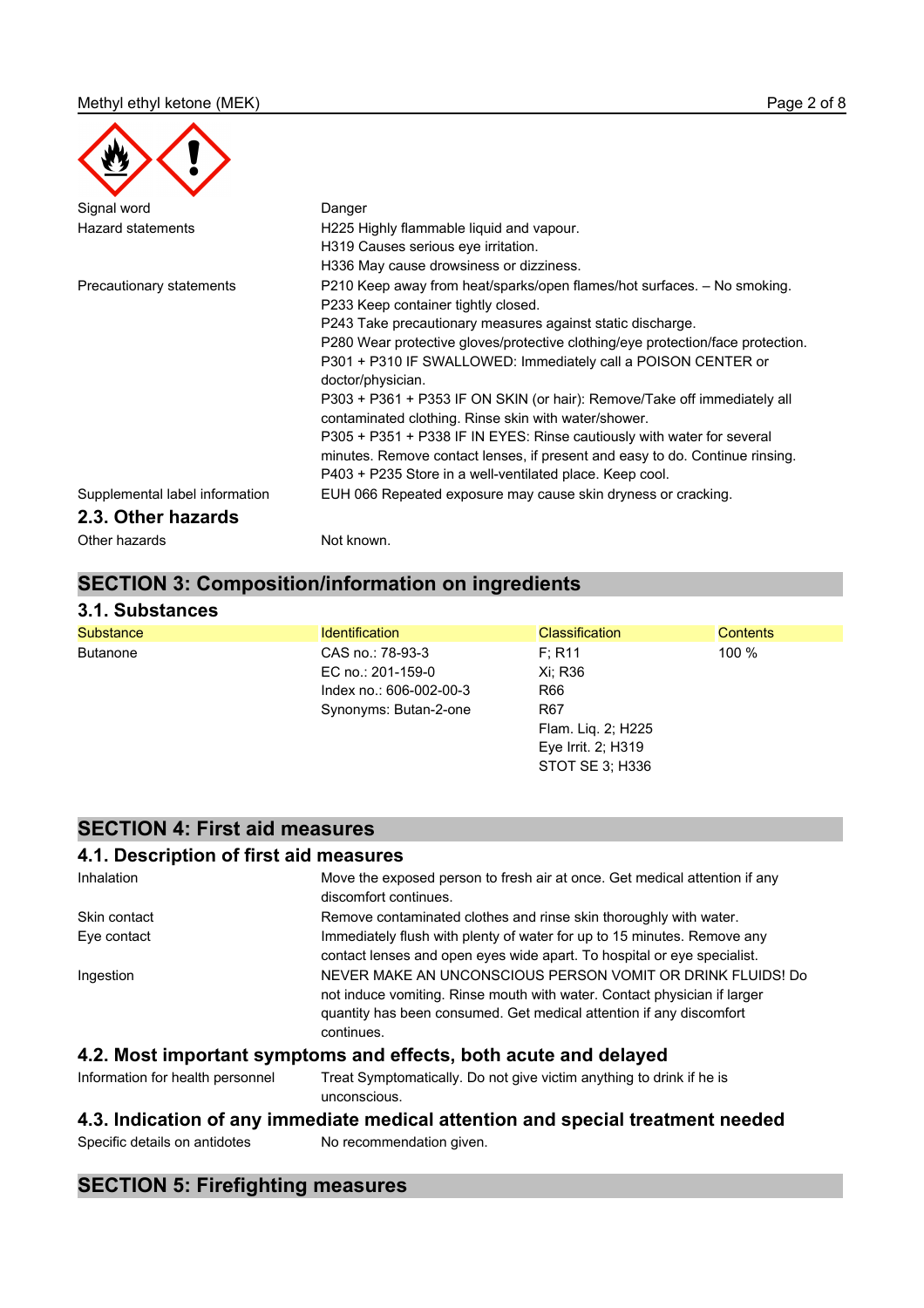| 5.1. Extinguishing media      |                                                                                                                                                               |
|-------------------------------|---------------------------------------------------------------------------------------------------------------------------------------------------------------|
| Suitable extinguishing media  | Extinguish with alcohol-resistant foam, carbon dioxide, dry powder or water<br>fog.                                                                           |
| Improper extinguishing media  | Do not use water jet as an extinguisher, as this will spread the fire.                                                                                        |
|                               | 5.2. Special hazards arising from the substance or mixture                                                                                                    |
| Fire and explosion hazards    | HIGHLY FLAMMABLE! Vapours are heavier than air and may spread near<br>ground to sources of ignition. Solvent vapours may form explosive mixtures<br>with air. |
| Hazardous combustion products | Fire creates: Carbon monoxide (CO). Carbon dioxide (CO2).                                                                                                     |
| 5.3. Advice for firefighters  |                                                                                                                                                               |
| Fire fighting procedures      | No specific fire fighting procedure given.                                                                                                                    |

## **SECTION 6: Accidental release measures**

#### **6.1. Personal precautions, protective equipment and emergency procedures**

Personal protection measures Ensure suitable personal protection (including respiratory protection) during removal of spillages in a confined area. Ventilate well. Stop leak if possible without risk. Avoid contact with skin and eyes. Do not breathe vapour. For personal protection, see section 8.

#### **6.2. Environmental precautions**

Environmental precautionary measures Avoid discharge into drains, water courses or onto the ground.

#### **6.3. Methods and material for containment and cleaning up**

Cleaning method Dam and absorb spillages with sand, earth or other non-combustible material. Collect spillage in containers, seal securely and deliver for disposal according to local regulations.

#### **6.4. Reference to other sections**

Other instructions Information regarding exposure / personal protection and disposal, see section 8 and 13.

## **SECTION 7: Handling and storage**

## **7.1. Precautions for safe handling**

Handling **Keep away from heat, sparks and open flame**. Take precautionary measures against static discharges. Mechanical ventilation may be required. **Protective Safety Measures** Advice on general occupational hygiene Provide easy access to water supply and eye wash facilities. **7.2. Conditions for safe storage, including any incompatibilities** Storage Storage Keep away from heat, sparks and open flame. Ground container and transfer equipment to eliminate static electric sparks. Store in a cool and wellventilated place. **7.3. Specific end use(s)** Specific use(s) Not entered. **SECTION 8: Exposure controls/personal protection 8.1. Control parameters**

| Other Information about threshold | Norske grenseverdier; FOR-2011-12-06-1358 vedlegg 1. |
|-----------------------------------|------------------------------------------------------|
| limit values                      | Butanon: 8 t.: 75ppm, 220 mg/m3 (2003)               |
| DNEL / PNEC                       |                                                      |
| Method of testing                 | <b>Contents</b>                                      |
| <b>DNEL</b>                       | Group: Worker                                        |
|                                   | Exposure route: Dermal                               |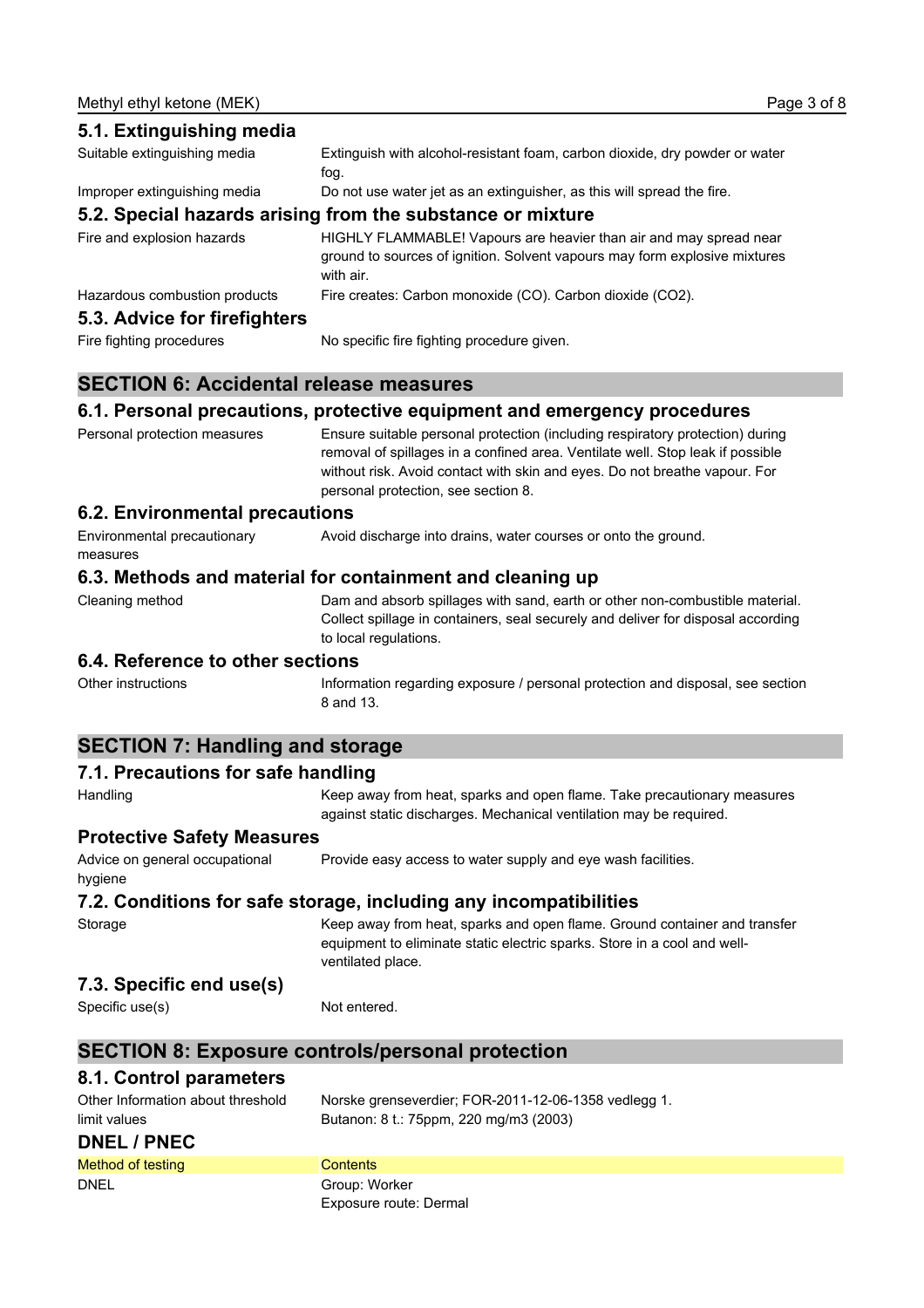|                     | Exposure frequency: Long term (repeated)               |
|---------------------|--------------------------------------------------------|
|                     | Type of effect: Systemic effect                        |
|                     | Value: 1161 mg/kg                                      |
| <b>DNEL</b>         | Group: Worker                                          |
|                     | Exposure route: Inhalation                             |
|                     | Exposure frequency: Long term (repeated)               |
|                     | Type of effect: Systemic effect                        |
|                     | Value: 600 mg/m3                                       |
| <b>DNEL</b>         | Group: Consumer                                        |
|                     | Exposure route: Oral                                   |
|                     | Exposure frequency: Long term (repeated)               |
|                     | Type of effect: Systemic effect                        |
|                     | Value: 31 mg/kg                                        |
| <b>DNEL</b>         | Group: Consumer                                        |
|                     | Exposure route: Dermal                                 |
|                     | Exposure frequency: Long term (repeated)               |
|                     | Type of effect: Systemic effect                        |
|                     | Value: 412 mg/kg                                       |
| <b>DNEL</b>         | Group: Consumer                                        |
|                     | Exposure route: Inhalation                             |
|                     | Exposure frequency: Long term (repeated)               |
|                     | Type of effect: Systemic effect                        |
|                     | Value: 106 mg/m3                                       |
| Exposure guidelines | Country of origin: Sverige                             |
|                     | Limit value type: KTV                                  |
|                     | OEL Short Term Value: 300 mg/m3                        |
|                     | Source: Nationella hygieniska gränsvärden, AFS 2005:17 |
| Other Information   | NGV, 150 mg/m3                                         |
|                     | TWA, 200 ppm                                           |
|                     | STEL, 300 ppm                                          |
|                     |                                                        |

#### **8.2. Exposure controls**

Occupational exposure limits Provide adequate ventilation. Observe Occupational Exposure Limits and minimise the risk of inhalation of vapours. Protective gloves and goggles are recommended. Provide eyewash, quick drench.



**Respiratory protection**

**Hand protection**

#### **Eye / face protection**

Eye protection Use safety goggles or face shield in case of splash risk.

## **Skin protection**

Skin protection (except hands) Wear appropriate clothing to prevent any possibility of skin contact.

## **Hygiene / Environmental**

Specific hygiene measures Wash hands after contact.

## **SECTION 9: Physical and chemical properties**

**9.1. Information on basic physical and chemical properties**

## Respiratory protection Respiratory protection must be used if air contamination exceeds acceptable level. Use respiratory equipment with gas filter, type A2.

Hand protection Use protective gloves. Chemical resistant gloves required for prolonged or repeated contact.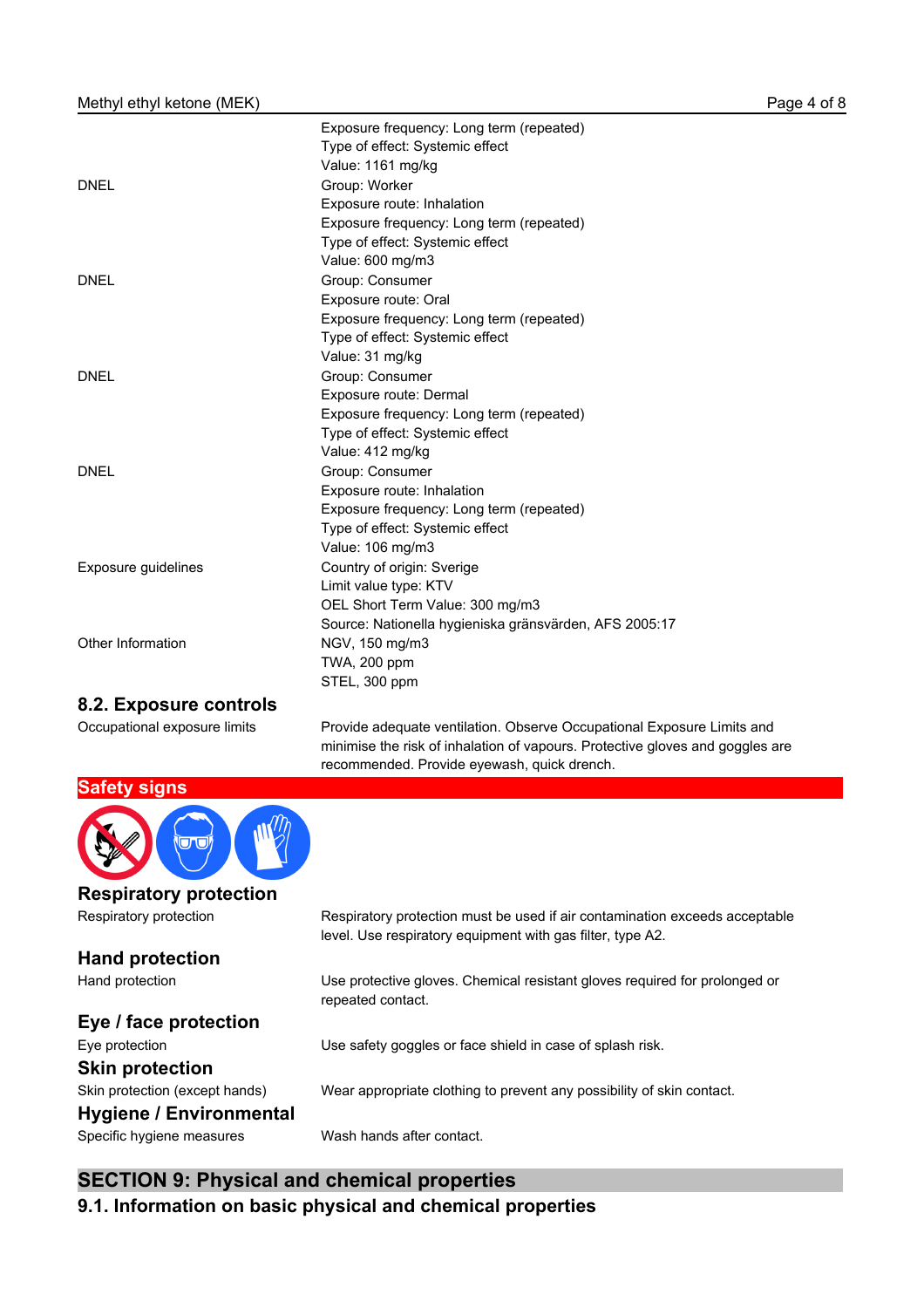#### Methyl ethyl ketone (MEK) and the example of 8 and 2 of 8 and 2 of 8 and 2 of 8 and 2 of 8 and 2 of 8 and 2 of 8

| Colour                                 | Colourless.               |
|----------------------------------------|---------------------------|
| Odour                                  | Characteristic.           |
| Comments, pH (as supplied)             | Not relevant.             |
| Melting point/melting range            | Value: -86 $°C$           |
| Boiling point / boiling range          | Value: 82 °C              |
| Flash point                            | Value: -9 $^{\circ}$ C    |
| <b>Explosion limit</b>                 | Value: 1,8-11,5 %         |
| Vapour pressure                        | Value: 12,6 kPa           |
|                                        | Test temperature: 20 °C   |
| Vapour density                         | Value: 2,4                |
|                                        | Test temperature: 20 °C   |
| Specific gravity                       | Value: 804-806 kg/m3      |
|                                        | Test temperature: 20 °C   |
| Solubility description                 | Soluble in: Alcohol.      |
| Solubility in water                    | 250 g/l (20 $^{\circ}$ C) |
| Partition coefficient: n-octanol/water | Value: $0.3$              |
| Spontaneous combustability             | Value: $515 °C$           |
| Viscosity                              | Value: 0,42 mPas          |
|                                        | Test temperature: 20 °C   |

## **9.2. Other information**

## **SECTION 10: Stability and reactivity**

| 10.1. Reactivity                         |                                                                                                   |
|------------------------------------------|---------------------------------------------------------------------------------------------------|
| Reactivity                               | Heating may cause a fire.                                                                         |
| 10.2. Chemical stability                 |                                                                                                   |
| Stability                                | Stable under the prescribed storage conditions.                                                   |
| 10.3. Possibility of hazardous reactions |                                                                                                   |
| Possibility of hazardous reactions       | Not known.                                                                                        |
| 10.4. Conditions to avoid                |                                                                                                   |
| Conditions to avoid                      | Avoid heat, flames and other sources of ignition.                                                 |
| 10.5. Incompatible materials             |                                                                                                   |
| Materials to avoid                       | Avoid contact with oxidising agents (e.g. nitric acid, peroxides and<br>chromates). Strong acids. |
| 10.6. Hazardous decomposition products   |                                                                                                   |

## **10.6. Hazardous decomposition products**

Hazardous decomposition products Fire creates: Carbon monoxide (CO). Carbon dioxide (CO2).

## **SECTION 11: Toxicological information**

## **11.1. Information on toxicological effects**

## **Toxicological Information:**

| Other toxicological data       | Acute Toxicity (Oral LD50): mg/kg (oral rat) > 2000 - $\leq$ 5000<br>Acute Toxicity (Inhalation LC50): > 5000 ppm<br>Acute Toxicity (Dermal LD50): Rabbit mg/kg > 5000                                                                 |
|--------------------------------|----------------------------------------------------------------------------------------------------------------------------------------------------------------------------------------------------------------------------------------|
| <b>Potential acute effects</b> |                                                                                                                                                                                                                                        |
| Inhalation                     | In high concentrations, vapours are narcotic and may cause headache,<br>fatigue, dizziness and nausea. Icke klassificerad som aspirationstoxisk (Not<br>classified as asp. tox.)                                                       |
| Skin contact                   | Prolonged or frequent contact may cause redness, itching, eczema and skin<br>cracking. Defats the skin.                                                                                                                                |
| Eye contact                    | Causes serious eye irritation.                                                                                                                                                                                                         |
| Ingestion                      | Ingestion of large amounts may cause unconsciousness. However, ingestion<br>may cause nausea, headache, dizziness and intoxication. Ingestion may<br>cause irritation of the gastrointestinal tract, vomiting and diarrhoea. May cause |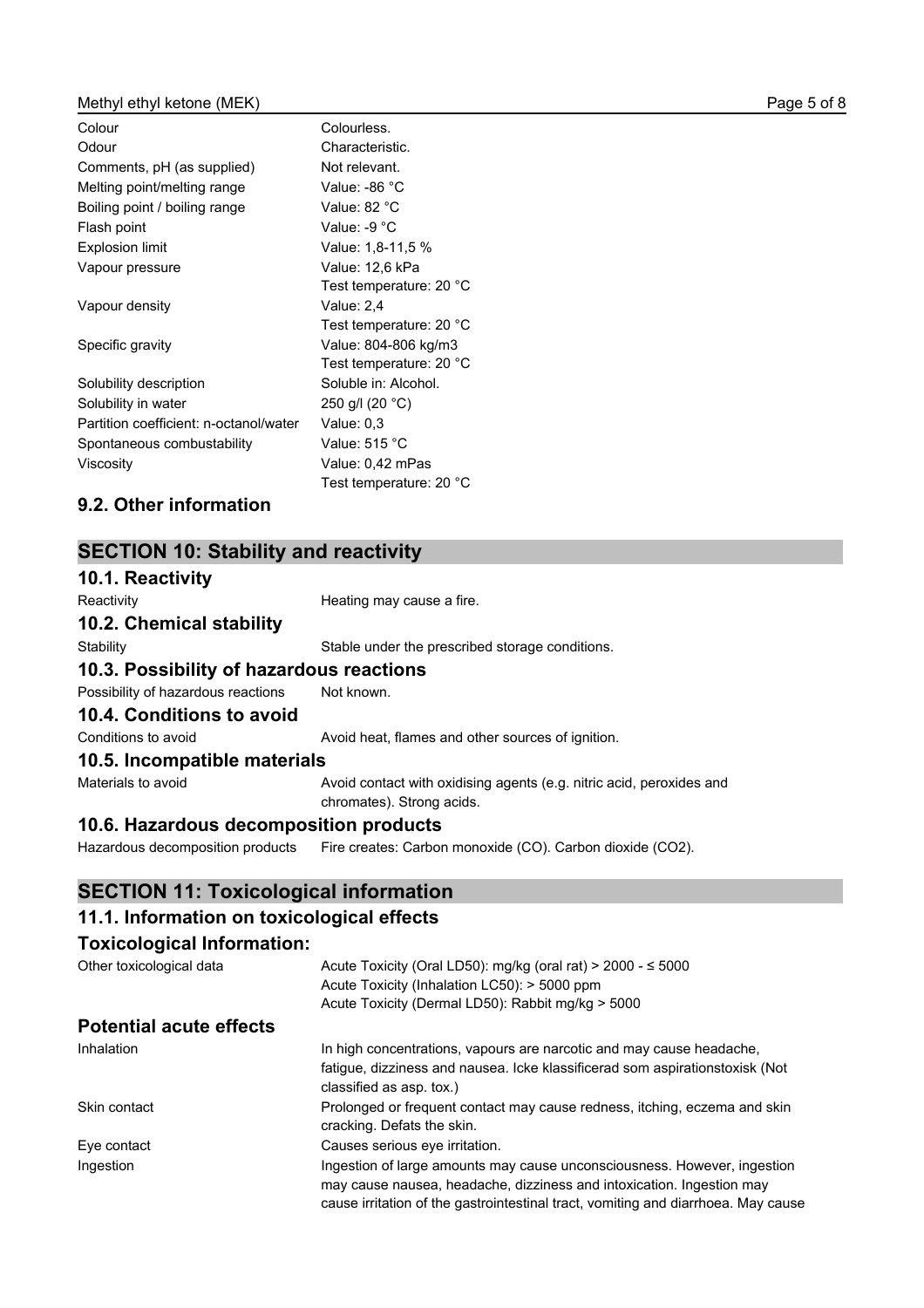irritation to the mouth and throat.

#### **Delayed effects / repeated exposure**

| Sensitisation   |  |  |  | Not known. |             |  |  |
|-----------------|--|--|--|------------|-------------|--|--|
| Chronic effects |  |  |  |            | None known. |  |  |
|                 |  |  |  |            |             |  |  |

#### **Carcinogenic, Mutagenic or Reprotoxic**

| Carcinogenicity        | Not known. |
|------------------------|------------|
| Mutagenicity           | Not known. |
| Teratogenic properties | Not known. |
| Reproductive toxicity  | Not known. |

## **SECTION 12: Ecological information**

#### **12.1. Toxicity**

| Acute aguatic, fish    | Value: > 100 mg/l             |
|------------------------|-------------------------------|
|                        | Method of testing: LL/EL/IL50 |
| Acute aquatic, algae   | Value: > 100 mg/l             |
|                        | Method of testing: LL/EL/IL50 |
| Acute aguatic, Daphnia | Value: > 100 mg/l             |
|                        | Method of testing: LL/EL/IL50 |

#### **12.2. Persistence and degradability**

| $\overline{40.0}$ Diagonalistics in the field |                                                       |
|-----------------------------------------------|-------------------------------------------------------|
| Persistence and degradability                 | Log Pow: $0.61$                                       |
| Comments. BOD                                 | BOD5/COD: 0.66-0.87                                   |
| Degradation half life                         | Lättnedbrytbart. 100% bryts ned på 28 dygn OECD 301D. |

### **12.3. Bioaccumulative potential**

Bioaccumulative potential Will not bio-accumulate.

#### **12.4. Mobility in soil**

Mobility The product is water soluble and may spread in water systems. Surface tension Value: 24,8 mN/m (20 °C)

#### **12.5. Results of PBT and vPvB assessment**

PBT assessment results This substance is not classified as PBT or vPvB.

#### **12.6. Other adverse effects**

Other adverse effects / Remarks None known.

## **SECTION 13: Disposal considerations**

#### **13.1. Waste treatment methods**

Specify the appropriate methods of disposal Confirm disposal procedures with environmental engineer and local regulations. Absorb in vermiculite or dry sand and dispose of at a licenced hazardous waste collection point. Liquid components can be disposed of by incineration. Product classified as hazardous waste Yes Packaging classified as hazardous waste Yes

## **SECTION 14: Transport information**

| 14.1. UN number  |      |
|------------------|------|
| <b>ADR</b>       | 1193 |
| <b>RID</b>       | 1193 |
| IMDG.            | 1193 |
| <b>ICAO/IATA</b> | 1193 |

#### **14.2. UN proper shipping name**

| ADR        | METHYL ETHYL KETONE |
|------------|---------------------|
| <b>RID</b> | METHYL ETHYL KETONE |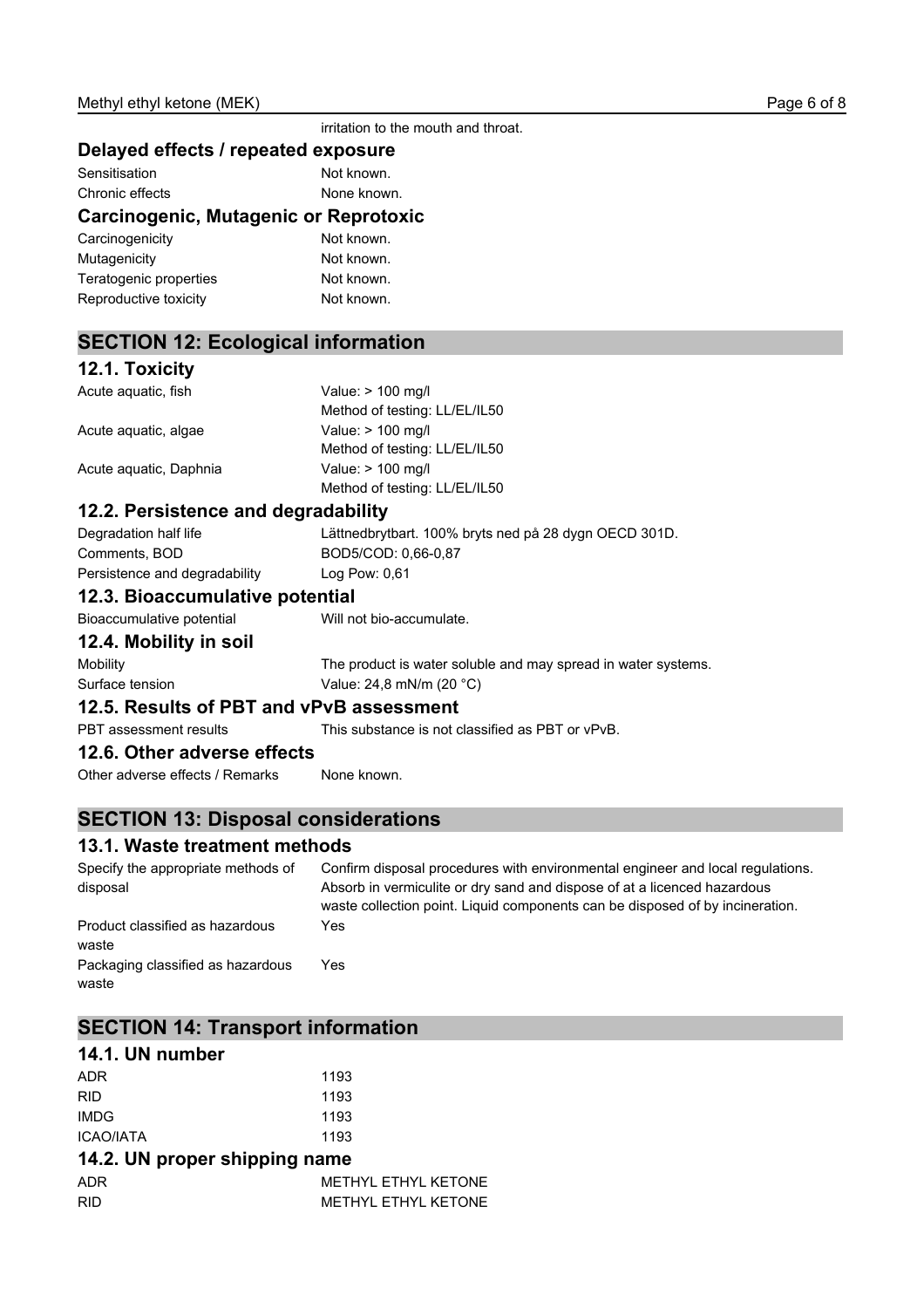| <b>IMDG</b>                               | <b>METHYL ETHYL KETONE</b>                                                     |
|-------------------------------------------|--------------------------------------------------------------------------------|
| <b>ICAO/IATA</b>                          | <b>METHYL ETHYL KETONE</b>                                                     |
| 14.3. Transport hazard class(es)          |                                                                                |
| <b>ADR</b>                                | 3                                                                              |
| Hazard no.                                | 33                                                                             |
| <b>RID</b>                                | 3                                                                              |
| <b>ADN</b>                                | 33                                                                             |
| <b>IMDG</b>                               | 3                                                                              |
| <b>ICAO/IATA</b>                          | 3                                                                              |
| 14.4. Packing group                       |                                                                                |
| <b>ADR</b>                                | Ш                                                                              |
| <b>RID</b>                                | Ш                                                                              |
| <b>IMDG</b>                               | Ш                                                                              |
| <b>ICAO/IATA</b>                          |                                                                                |
| <b>14.5. Environmental hazards</b>        |                                                                                |
| Comments                                  | Not relevant.                                                                  |
| 14.6. Special precautions for user        |                                                                                |
| EmS                                       | F-E, S-D                                                                       |
|                                           | 14.7. Transport in bulk according to Annex II of MARPOL 73/78 and the IBC Code |
| Ship type required                        | 3                                                                              |
| Pollution category                        | Ζ                                                                              |
| <b>SECTION 15: Regulatory information</b> |                                                                                |
| EC no.                                    | 201-159-0                                                                      |
|                                           | .                                                                              |

#### **15.1. Safety, health and environmental regulations/legislation specific for the substance or mixture**

| Other Label Information     | Regulation (EC) No 1272/2008 of the European Parliament and of the Council<br>of 16 December 2008 on classification, labelling and packaging of substances<br>and mixtures, amending and repealing Directives 67/548/EEC and 1999/45/EC,<br>and amending Regulation (EC) No 1907/2006 with amendments. |
|-----------------------------|--------------------------------------------------------------------------------------------------------------------------------------------------------------------------------------------------------------------------------------------------------------------------------------------------------|
| Legislation and regulations | Dangerous Substance Directive 67/548/EEC.                                                                                                                                                                                                                                                              |
|                             | The Chemicals (Hazard Information and Packaging for Supply) Regulations                                                                                                                                                                                                                                |
|                             | 2009 (S.I 2009 No. 716).                                                                                                                                                                                                                                                                               |
|                             | The List of Wastes (England) (Amendment) Regulations 2005. (SI 2005 No.                                                                                                                                                                                                                                |
|                             | 895). Avfallsförordningen (2011:927).                                                                                                                                                                                                                                                                  |

## **15.2. Chemical safety assessment**

## **SECTION 16: Other information**